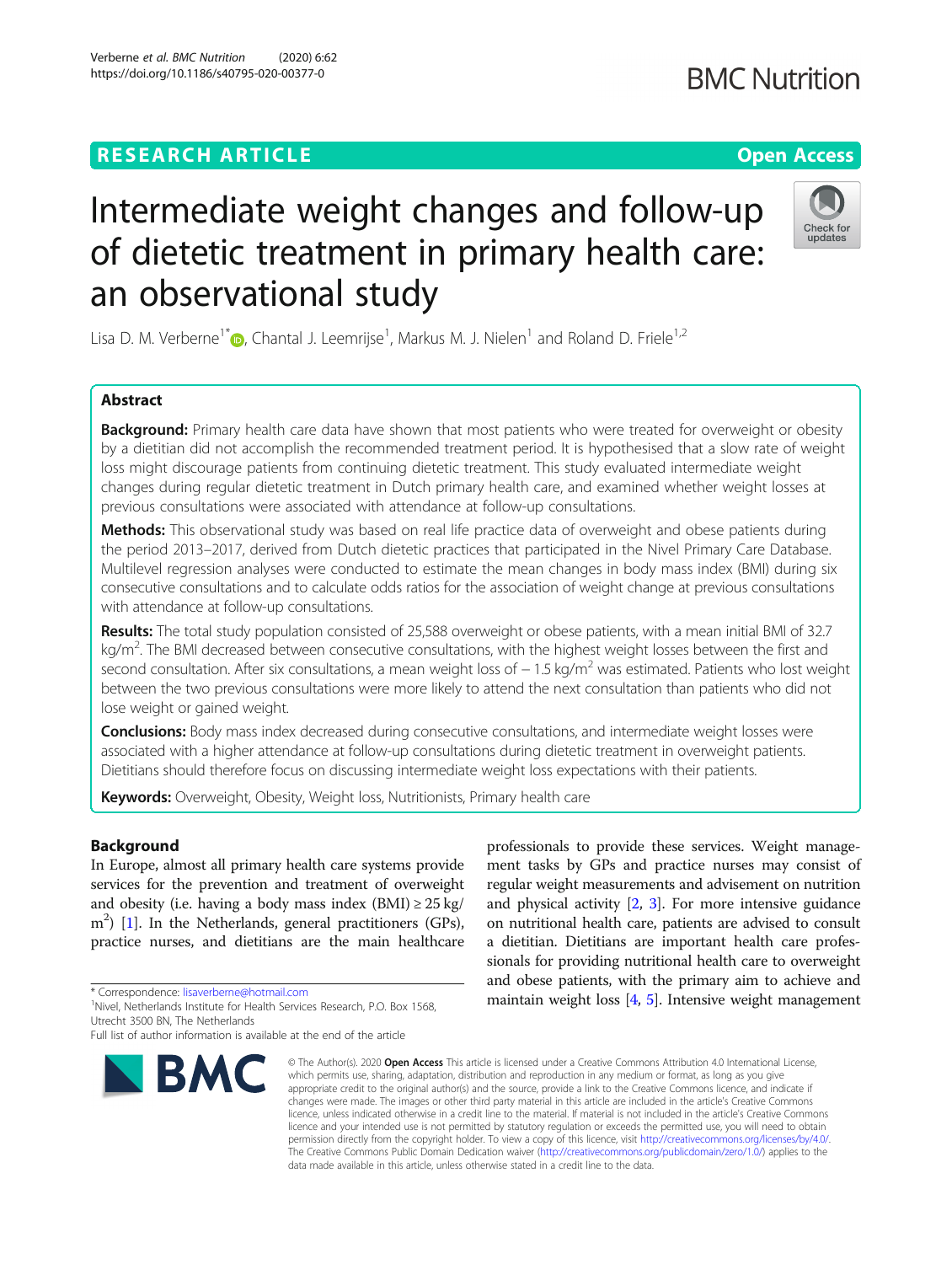improves clinical outcomes, and has the potential to reduce complications of diabetes mellitus type 2 [[6](#page-5-0)].

Data from Dutch primary health care show that most patients who visit a dietitian are referred by their GP and approximately half of these patients are diagnosed with overweight or obesity [[7\]](#page-5-0). Further studies on these data demonstrated that overweight patients who were treated by a dietitian lost approximately one BMI point, corresponding to a weight loss of 3.5% of initial body weight [[8,](#page-5-0) [9](#page-5-0)]. However, most patients did not reach the weight loss goal of ≥5% of initial body weight, and did not accomplish the recommended treatment duration of at least 1 year, as recommended in the guidelines for dietitians.

The effectiveness of weight loss treatment is affected by the combined effects of several factors, including treatment adherence, which is defined as the extent to which a person's behaviour corresponds with the agreed recommendations from the health care provider [\[10](#page-5-0)], sociodemographic factors, and physiological responses during weight loss. Previous studies in primary health care settings found patients' health status, sex, age, and socio economic status to be important determinants in health care utilisation  $[11–13]$  $[11–13]$  $[11–13]$ . Similar determinants were indicated in a meta-analysis of adherence to weight loss interventions, which showed that a poor health, a lower age, and a lower socio economic status were associated with a lower adherence [[14\]](#page-5-0). Several other studies have indicated early weight loss as a predictor for lower drop-out rates in weight loss programs [\[15](#page-5-0)–[21\]](#page-6-0), suggesting that a slow rate of weight loss might discourage patients from continuing with treatment. The current study evaluated real life practice data to examine the degree of weight loss during follow-up of dietetic treatment and its association with attendance at follow-up consultations.

#### Methods

#### Study design

This observational study was based on routinely recorded data by Dutch dietetic practices that participated in the Nivel Primary Care Database (Nivel-PCD) within the period 2013–2017. The Nivel-PCD contains anonymised patient data from electronic health records, extracted from software programmes used by primary care dietetic practices, as previously described by Verberne et al. [\[9](#page-5-0)].

#### Study population

All electronic health records were selected from the Nivel-PCD for patients ≥18 years who had a recorded diagnosis of being overweight or obese (BMI  $\geq$  25 k/m<sup>2</sup>), and who started a treatment with the dietitian between January 2013 and December 2016. Patients were

excluded if they had an additional recorded diagnosis for which weight loss might not be the goal for treatment, e.g. for gestational diabetes.

#### Measures

Information on sex, age, BMI, dietetic diagnoses, four digit-postal codes of the patient's neighbourhood, and consultation dates, were derived from the electronic health records of the patients. A variable with three categories was established that defined whether a patient had other recorded dietetic diagnoses 1) no other recorded diagnosis; 2) a recorded diagnosis of diabetes mellitus type 2, hypertension, and/or hypercholesterolemia; and 3) a recorded diagnosis other than diabetes mellitus type 2, hypertension, or hypercholesterolemia. The neighbourhood social status score in 2014 was obtained from the Netherlands Institute for Social Research (SCP) [[22\]](#page-6-0). This is a composite measure on the four digit-postal code level, established with four indicators, i.e. mean income, the proportion of people with a low education level or a low income, and unemployment. For the present study, the social status score was categorised according to the quartiles of the status score in the Netherlands.

#### Statistical analyses

Statistical analyses were performed using STATA 14.2. Descriptive statistics were used to present patient characteristics. All recorded one to one consultations were counted that took place within 1 year after start of the treatment to calculate the attrition rate. A multilevel linear regression analysis was performed to estimate the mean changes in BMI during six consecutive consultations, using data from all patients who had a recorded BMI at the first consultation (the initial BMI) and an available BMI measure at one or more of the five following consultations. The initial BMI was used as reference to calculate the change in BMI at each time point. Random intercepts were included to account for clustered data of patients within dietetic practices and for repeated measurements within patients.

Weight changes between two consecutive consultations were calculated by subtracting the BMI recorded at the first consultation from the BMI recorded at the last consultation for all patients with available BMI measurements. Subsequently, three categories of weight change were established. The category "no weight loss" (change in BMI: ≥ 0 kg/m<sup>2</sup>) was used as a reference. Furthermore, two categories of weight loss were created: "moderate weight loss", and "high weight loss". The cut off value for these two categories was based on the median weight loss between consultations, which was approximately  $-0.5 \text{ kg/m}^2$ . We used a multilevel logistic regression, including a random intercept to account for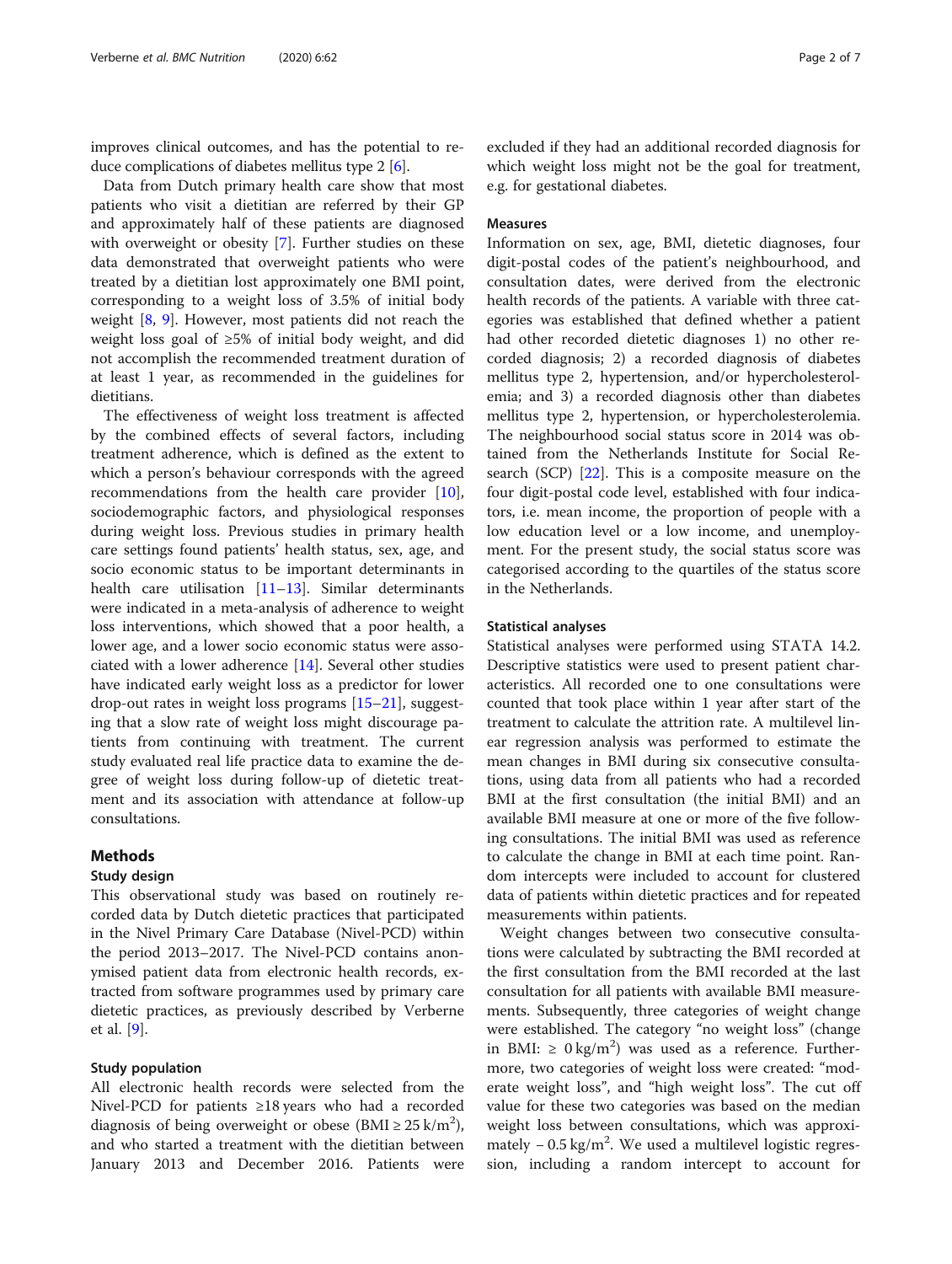clustered data of patients (level 1) within dietetic practices (level 2), to calculate the odds ratios for attendance at consultation 3, 4, 5, and 6, across the categories of weight change between consultation 1 & 2, consultation 2 & 3, consultation 3 & 4, and consultation 4 & 5, respectively. A second model was used to control for potential confounding factors, and included variables for sex, age, initial BMI, dietetic diagnosis, and social status score. A two-tailed P-value of < 0.05 was considered statistically significant.

#### Results

The total study population consisted of 25,588 patients from 77 dietetic practices. Table 1 shows the characteristics of the study population. Patients were on average 54 years old, had a mean BMI of  $32.7 \text{ kg/m}^2$  at the start of treatment, and 64% were female. Sixteen percent of the 25,588 patients dropped out after one consultation and approximately a quarter of the patients attended six consultations or more, corresponding to a mean treatment duration of 6.5 months (Fig. [1\)](#page-3-0). The time between consultations increased from 28 days between the first and second consultation to 42 days after the third consultation. For 79% of the study patients, a BMI was recorded at the first consultation (i.e. the initial BMI). At each following consultation, BMI was recorded for approximately 70% of the patients. The BMI decreased during consecutive consultations, with the highest weight losses occurring between the first two consultations. After six consultations, a mean weight loss of  $-1.5 \text{ kg/m}^2$  was estimated (Fig. [2\)](#page-4-0). This is equivalent to a weight reduction of 4% of initial weight (average initial weight 95.9 kg). A similar weight loss pattern was shown in additional

**Table 1** Patient characteristics ( $N = 25,588$ )

|                                                                                           | Percent/Mean<br>(SD) |  |  |  |
|-------------------------------------------------------------------------------------------|----------------------|--|--|--|
| Sex (female)                                                                              | 63.9                 |  |  |  |
| Age (years)                                                                               | 53.7 (15.2)          |  |  |  |
| Initial body mass index ( $kg/m2$ )                                                       | 32.7(5.4)            |  |  |  |
| Initial body weight (kg)                                                                  | 95.9 (18.5)          |  |  |  |
| Dietetic diagnosis                                                                        |                      |  |  |  |
| No other diagnosis                                                                        | 38.9                 |  |  |  |
| Diagnosis of diabetes mellitus type 2.<br>hypertension, and/or hypercholesterolemia       | 48.3                 |  |  |  |
| A diagnosis other than diabetes mellitus type 2,<br>hypertension, or hypercholesterolemia | 12.9                 |  |  |  |
| Neighbourhood social status score:                                                        |                      |  |  |  |
| Ouartile 1-low                                                                            | 36.7                 |  |  |  |
| Ouartile 2                                                                                | 23.9                 |  |  |  |
| Quartile 3                                                                                | 18.1                 |  |  |  |
| Quartile 4—high                                                                           | 21.3                 |  |  |  |

analyses that included only patients who attended six or more consultations with a recorded BMI at each consultation. Table [2](#page-4-0) shows the association of attendance at a consultation with the weight change between the two previous consultations. Patients who lost weight between the two previous consultations were more likely to attend the next consultation than patients who did not lose weight or gained weight. These associations were present in both the crude and adjusted models.

#### **Discussion**

#### Main findings

This study evaluated intermediate weight changes during regular dietetic treatment and its association with attendance at follow-up consultations in Dutch primary health care. The study elaborates on our previous study which showed that a higher weight loss was associated with a longer treatment time [[9\]](#page-5-0). The present study showed that 16% of the patients only had one consultation, which is corresponding to findings of an Italian study that reported a dropout rate of 21% after 1 month in an obesity treatment programme in a clinical setting [[16\]](#page-6-0). Furthermore, we showed that the mean change in BMI between consultations decreased from approximately  $-0.5 \text{ kg/m}^2$  at the second consultation to approximately  $-0.25 \text{ kg/m}^2$  at the following consultations, which is in accordance with reviews on clinical trials that also observed a diminishing trend for weight loss over time [[23](#page-6-0)–[25](#page-6-0)]. We found intermediate weight losses during dietetic treatment in primary health care to be associated with a higher attendance rate at the next consultation. Similar findings have also been shown in other studies in real life settings, other than primary health care [[16,](#page-6-0) [18\]](#page-6-0), and in studies on dietary weight loss interventions, demonstrating an association of early weight loss with the dropout rate [\[15](#page-5-0), [17,](#page-6-0) [19](#page-6-0)–[21\]](#page-6-0). For example, Batterham et al. found that people with a weight loss ≤2% were five times more likely to dropout from a weight loss trial than those with a weight loss > 2% in the first month [\[15](#page-5-0)].

#### Strengths and limitations

We used a large database with real life practice data from overweight and obese patients treated by dietitians in Dutch primary health care. This database includes all information relevant for reimbursement and treatment purposes. In addition, we could link data on social status score to the patient records. We were therefore able to control for important variables related to health care utilisation.

A limitation of the study was the availability of anthropometric data. Measurements of BMI were not recorded at all consultations or for all patients. Additional analyses showed that patients who attended the next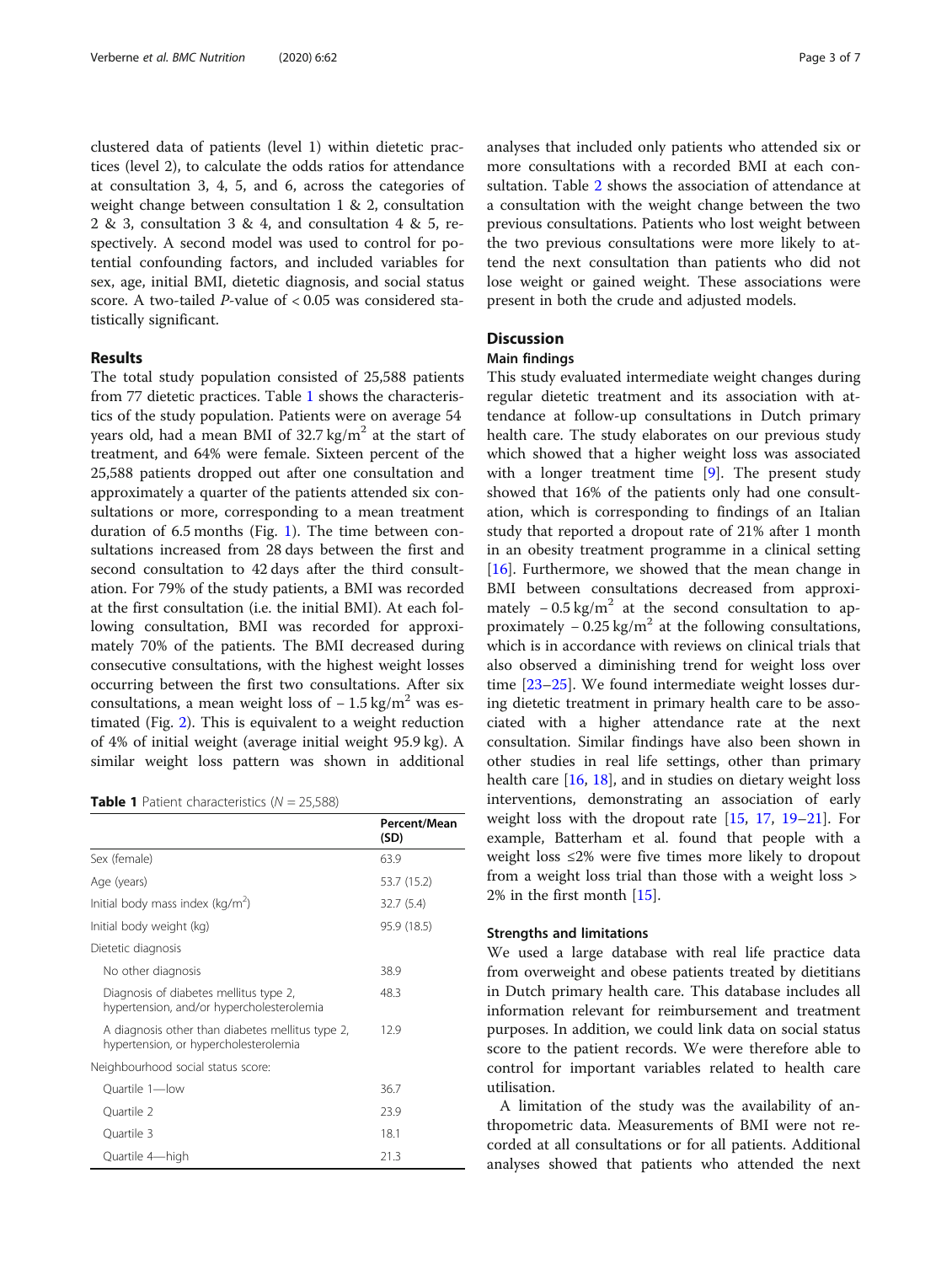<span id="page-3-0"></span>

consultation were more likely to have had their BMI recorded during the previous consultation (approximately 70%) than patients who did not attend the next consultation (approximately 60%) (data not shown). We could, however, not check whether missing data on BMI were affected by disappointing weight loss results, or by software issues, or recording habits of the dietitian. For further research it would be interesting to enhance the dataset with information on diagnostic measurements and drug prescriptions from electronic health data of general practices.

Another issue that needs consideration is that we only evaluated attendance at follow-up consultations, which does not necessarily mean that a patient is following the instructions for lifestyle changes as recommended by their dietitian. Information about the patients' compliance with the recommended lifestyle changes by their dietitian was not available in our database. Furthermore, we were not able to evaluate the dietitian-patient relationship, which has been shown to have an important role in adherence to nutritional treatment [[26](#page-6-0)].

#### Implications of the findings

We showed that the BMI of overweight and obese patients who were treated by dietitians decreased between consecutive consultations, with the highest weight loss between the first and second consultation. This early weight loss is important, since it has been associated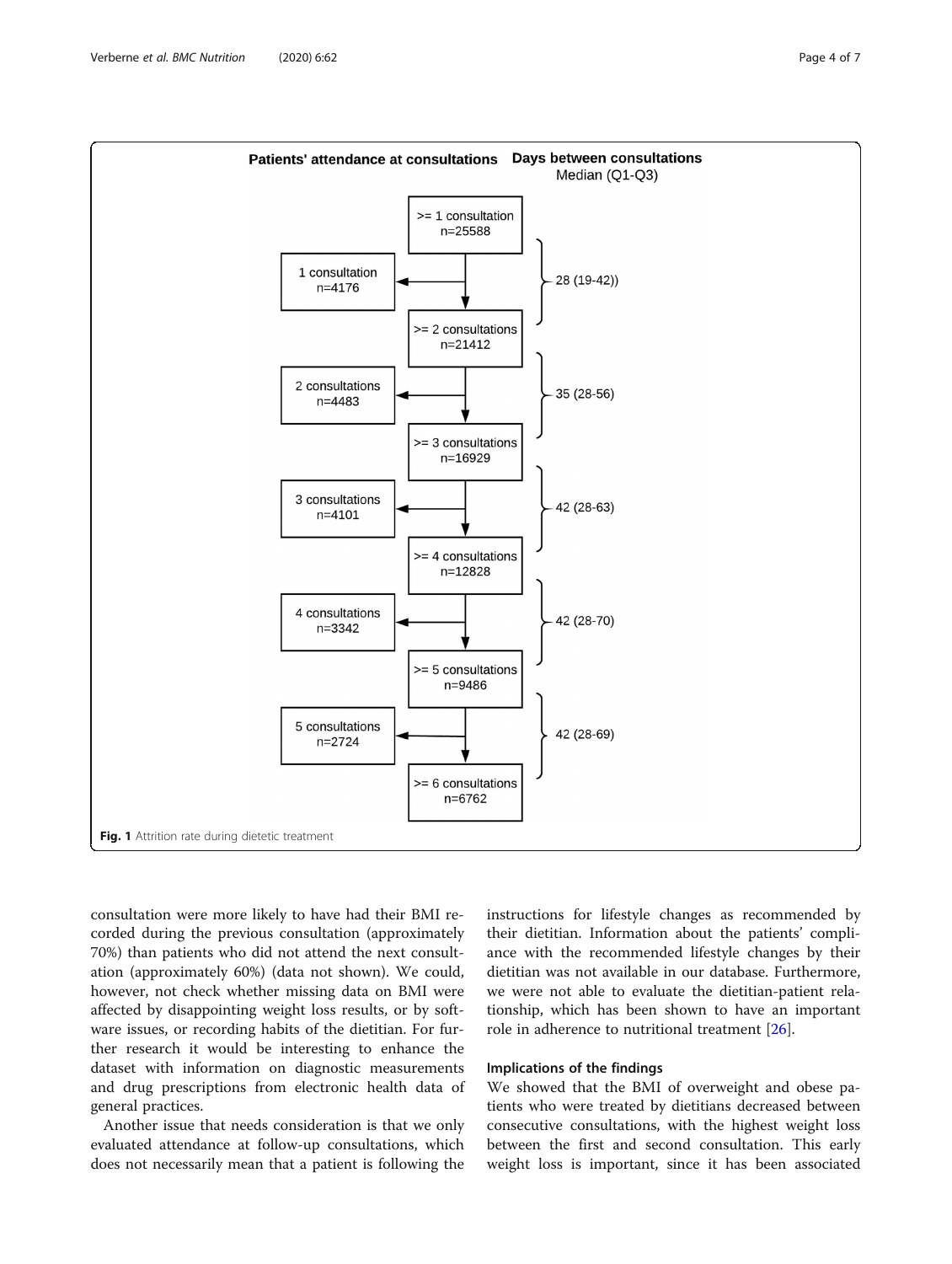<span id="page-4-0"></span>

with successful weight loss and weight maintenance in the long-term [[17,](#page-6-0) [27](#page-6-0)–[29](#page-6-0)]. However, after these first consultations, dietitians should focus on discussing realistic weight loss expectations with their patients. Refining intermediate weight loss goals would possibly help to improve the continuation of treatment. Furthermore, a higher frequency of consultations with a dietitian might aid an earlier intervention in patients who are not complying with the advice from their dietitian [\[24](#page-6-0), [30](#page-6-0)].

As supported by Stubbs et al. [[31\]](#page-6-0), future research is recommended to examine treatments that are sensitive to patients' individual needs. Possibly an algorithm can help to identify and assess patients for their optimal therapy [[32\]](#page-6-0).

Participation in a weight loss program requires a longterm investment from patients. In the present research we showed that BMI decreased during consecutive consultations with a dietitian. The majority of the patients,

|  |  | <b>Table 2</b> The association of attendance at a consultation with weight change between the two previous consultations |  |  |  |  |  |  |
|--|--|--------------------------------------------------------------------------------------------------------------------------|--|--|--|--|--|--|
|  |  |                                                                                                                          |  |  |  |  |  |  |

|                                                      | Category of weight change between two previous consultations |                      |                     |  |  |  |
|------------------------------------------------------|--------------------------------------------------------------|----------------------|---------------------|--|--|--|
|                                                      | no weight loss                                               | moderate weight loss | high weight loss    |  |  |  |
| Attendance at 3rd consultation (yes/no) <sup>a</sup> | 2548/705                                                     | 3322/706             | 4810/864            |  |  |  |
| Model 1                                              | ref.                                                         | $1.28(1.14 - 1.44)$  | $1.48(1.33 - 1.67)$ |  |  |  |
| Model 2                                              | ref.                                                         | $1.28(1.14 - 1.44)$  | $1.40(1.25 - 1.57)$ |  |  |  |
| Attendance at 4th consultation (yes/no) <sup>b</sup> | 2363/762                                                     | 2914/662             | 2803/639            |  |  |  |
| Model 1                                              | ref.                                                         | $1.40(1.24 - 1.58)$  | 1.40 (1.24-1.58)    |  |  |  |
| Model 2                                              | ref.                                                         | $1.44(1.27 - 1.64)$  | $1.35(1.19 - 1.54)$ |  |  |  |
| Attendance at 5th consultation (yes/no) <sup>c</sup> | 2131/786                                                     | 2100/527             | 1844/497            |  |  |  |
| Model 1                                              | ref.                                                         | $1.43(1.26 - 1.62)$  | $1.33(1.17 - 1.52)$ |  |  |  |
| Model 2                                              | ref.                                                         | $1.40(1.21 - 1.60)$  | $1.27(1.11 - 1.47)$ |  |  |  |
| Attendance at 6th consultation (yes/no) <sup>d</sup> | 1739/735                                                     | 1511/422             | 1035/357            |  |  |  |
| Model 1                                              | ref.                                                         | $1.44(1.25 - 1.66)$  | $1.21(1.04 - 1.41)$ |  |  |  |
| Model 2                                              | ref.                                                         | $1.46(1.25 - 1.70)$  | $1.17(0.99 - 1.38)$ |  |  |  |

Odds ratios are presented with their 95% confidence intervals

Model 1: adjusted for clustered data of patients within dietetic practices

Model 2: model 1+ adjustment for sex, age, initial body mass index (BMI), dietetic diagnosis, and social status score

<sup>a</sup> Weight loss category according to change in BMI between consultations 1 & 2

<sup>b</sup> Weight loss category according to change in BMI between consultations 2 & 3

 $c$  Weight loss category according to change in BMI between consultations 3 & 4

<sup>d</sup> Weight loss category according to change in BMI between consultations 4 & 5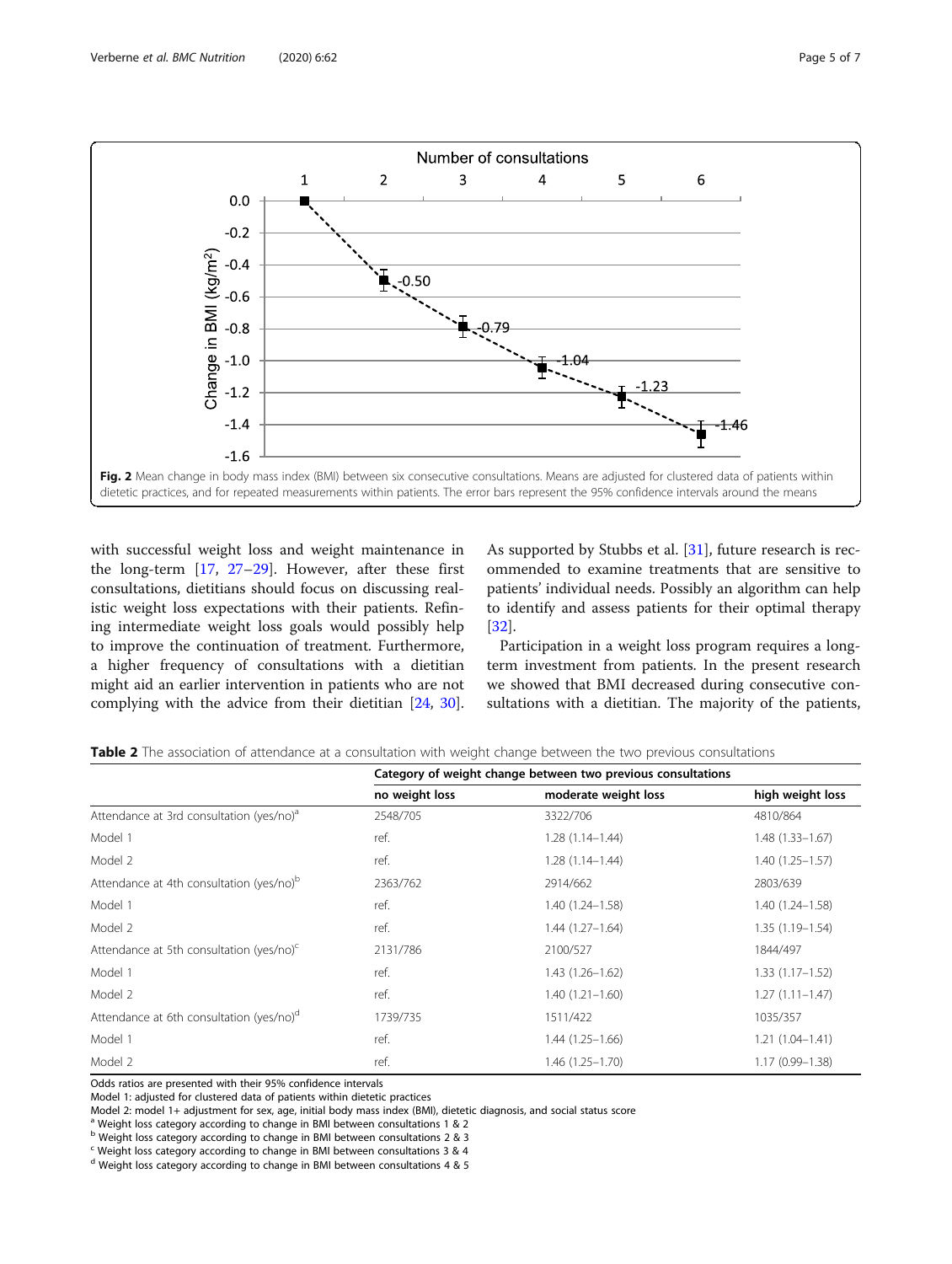<span id="page-5-0"></span>however, did not attend more than six consultations, and did not reach clinically relevant weight loss goals. In contrast to most previous studies that have demonstrated the effectiveness of weight loss programs in interventional trials, with probably highly motivated patients, we studied dietetic treatment in real life practice where financial and environmental factors play an important role. To illustrate, in the Netherlands, generally, only 3 h of dietetic healthcare are covered by the basic health insurance, and it has been shown that limiting the reimbursement of dietetic treatment resulted in fewer patients visiting the dietitian, since many patients cannot or are unwilling to pay for dietetic treatment [[33\]](#page-6-0). We, therefore, agree with Wadden et al. [\[34\]](#page-6-0), that more research is needed to find effective methods for weight loss treatment in primary care, also taking into account financial and environmental factors.

#### Conclusions

This study was conducted to gain a greater understanding of the adherence to dietetic treatment in primary health care. We demonstrated that the BMI of overweight and obese patients who were treated by dietitians in primary health care decreased between consecutive consultations, and found that intermediate weight losses during dietetic treatment were associated with a higher attendance at follow-up consultations. In order to improve the retention rate of patients during dietetic treatment, dietitians should focus on discussing intermediate weight loss expectations with their patients.

#### Abbreviations

BMI: Body mass index; Nivel-PCD: Nivel Primary Care Database

#### Acknowledgements

We would like to thank Tessa Jansen for processing the data on social status scores.

#### Authors' contributions

All authors were involved in the conception and design of the study. LV carried out the data analyses. CL, MN, and RF critically commented on the results and implications. LV produced the first draft of the manuscript. All authors contributed to and approved the final manuscript.

#### Funding

The data of this study were collected within the research infrastructure of the Nivel Primary Care Database, which is funded by the Dutch Ministry of Health Welfare and Sports. The funder had no role in the analyses, interpretation of data and the writing of the manuscript.

#### Availability of data and materials

The datasets used in the current study are available from the corresponding author on reasonable request.

#### Ethics approval and consent to participate

Steering committees with representatives from national associations of health care providers decide about the access and use of the data from the Nivel Primary Care Database. For the current study permission was obtained from the Dutch Association of Dietitians (NVD). This study has been approved by the applicable governance bodies of the Nivel Primary Care Database under no. NZR-00317.043. Dutch law allows the use of electronic health records for research purposes under certain conditions. According to

this legislation, neither obtaining informed consent from patients nor approval by a medical ethics committee is obligatory for this type of observational study containing no directly identifiable data from the Nivel Primary Care Database (Dutch Civil Law, Article 7:458).

#### Consent for publication

Not applicable.

#### Competing interests

The authors declare that they have no competing interests.

#### Author details

<sup>1</sup>Nivel, Netherlands Institute for Health Services Research, P.O. Box 1568, Utrecht 3500 BN, The Netherlands. <sup>2</sup>Tilburg School of Social and Behavioral Sciences, Tilburg University, Tranzo, P.O. Box 90153, Tilburg 5000 LE, The **Netherlands** 

## Received: 27 May 2019 Accepted: 1 September 2020

#### References

- 1. World Health Organization. Prevention and control of noncommunicable diseases in the European Region: a progress report. 2014. [http://www.euro.](http://www.euro.who.int/__data/assets/pdf_file/0004/235975/Prevention-and-control-of-noncommunicable-diseases-in-the-European-Region-A-progress-report-Eng.pdf?ua=1) [who.int/\\_\\_data/assets/pdf\\_file/0004/235975/Prevention-and-control-of](http://www.euro.who.int/__data/assets/pdf_file/0004/235975/Prevention-and-control-of-noncommunicable-diseases-in-the-European-Region-A-progress-report-Eng.pdf?ua=1)[noncommunicable-diseases-in-the-European-Region-A-progress-report-Eng.](http://www.euro.who.int/__data/assets/pdf_file/0004/235975/Prevention-and-control-of-noncommunicable-diseases-in-the-European-Region-A-progress-report-Eng.pdf?ua=1) [pdf?ua=1.](http://www.euro.who.int/__data/assets/pdf_file/0004/235975/Prevention-and-control-of-noncommunicable-diseases-in-the-European-Region-A-progress-report-Eng.pdf?ua=1) Accessed 15 May 2019.
- 2. Van Binsbergen J, Langens F, Dapper A, Van Halteren M, Glijsteen R, Cleyndert G, et al. NHG-Standaard Obesitas. Huisarts Wet. 2010;53(11):609–25.
- 3. Kloek CJ, Tol J, Veenhof C, van der Wulp I, Swinkels IC. Dutch general practitioners' weight management policy for overweight and obese patients. BMC Obes. 2014;1:2.
- 4. Millen BE, Wolongevicz DM, Nonas CA, Lichtenstein AH. 2013 American Heart Association/American College of Cardiology/the Obesity Society guideline for the management of overweight and obesity in adults: implications and new opportunities for registered dietitian nutritionists. J Acad Nutr Diet. 2014;114(11):1730–5.
- 5. The Dutch Association of Dietetics. Artsenwijzer Dietetiek. 2017. [http://](http://artsenwijzerdietetiek.nl/te-hoog-gewicht/te-hoog-gewicht-bij-volwassenen) [artsenwijzerdietetiek.nl/te-hoog-gewicht/te-hoog-gewicht-bij-volwassenen](http://artsenwijzerdietetiek.nl/te-hoog-gewicht/te-hoog-gewicht-bij-volwassenen). Accessed 15 May 2019.
- 6. Lean ME, Leslie WS, Barnes AC, Brosnahan N, Thom G, McCombie L, et al. Durability of a primary care-led weight-management intervention for remission of type 2 diabetes: 2-year results of the DiRECT open-label, cluster-randomised trial. Lancet Diabetes Endocrinol. 2019;7(5):344–55.
- 7. Flinterman L, Leemrijse C, Schermer T. Zorg door de diëtist: jaarcijfers 2017 en trendcijfers 2013–2017. Nivel. 2018. [https://nivel.nl/nl/publicatie/zorg-door-de](https://nivel.nl/nl/publicatie/zorg-door-de-dietist-jaarcijfers-2017-en-trendcijfers-2013-2017)[dietist-jaarcijfers-2017-en-trendcijfers-2013-2017](https://nivel.nl/nl/publicatie/zorg-door-de-dietist-jaarcijfers-2017-en-trendcijfers-2013-2017). Accessed 15 May 2019.
- 8. Tol J, Swinkels IC, de Bakker DH, Seidell J, Veenhof C. Dietetic treatment lowers body mass index in overweight patients: an observational study in primary health care. J Hum Nutr Diet. 2014;27(5):426–33.
- 9. Verberne LD, Leemrijse C, Nielen MM, Friele RD. Achievement of weight loss in patients with overweight during dietetic treatment: an observational study in primary healthcare. PLoS One. 2019;14(11):e0225065.
- 10. World Health Organization. Adherence to long-term therapies: evidence for action. 2003. [https://www.who.int/chp/knowledge/publications/adherence\\_](https://www.who.int/chp/knowledge/publications/adherence_full_report.pdf) [full\\_report.pdf.](https://www.who.int/chp/knowledge/publications/adherence_full_report.pdf) Accessed 15 May 2019.
- 11. Mukhtar TK, Bankhead C, Stevens S, Perera R, Holt TA, Salisbury C, et al. Factors associated with consultation rates in general practice in England, 2013–2014: a cross-sectional study. Br J Gen Pract. 2018;68(670):e370–7.
- 12. Swinkels IC, Wimmers RH, Groenewegen PP, van den Bosch WJ, Dekker J, van den Ende CH. What factors explain the number of physical therapy treatment sessions in patients referred with low back pain; a multilevel analysis. BMC Health Serv Res. 2005;5:74.
- 13. Tol J, Swinkels IC, Spreeuwenberg PM, Leemrijse CJ, de Bakker DH, Veenhof C. Factors associated with the number of consultations per dietetic treatment: an observational study. BMC Health Serv Res. 2012;12:317.
- 14. Lemstra M, Bird Y, Nwankwo C, Rogers M, Moraros J. Weight loss intervention adherence and factors promoting adherence: a meta-analysis. Patient Prefer Adherence. 2016;10:1547–59.
- 15. Batterham M, Tapsell LC, Charlton KE. Predicting dropout in dietary weight loss trials using demographic and early weight change characteristics: implications for trial design. Obes Res Clin Pract. 2016;10(2):189–96.